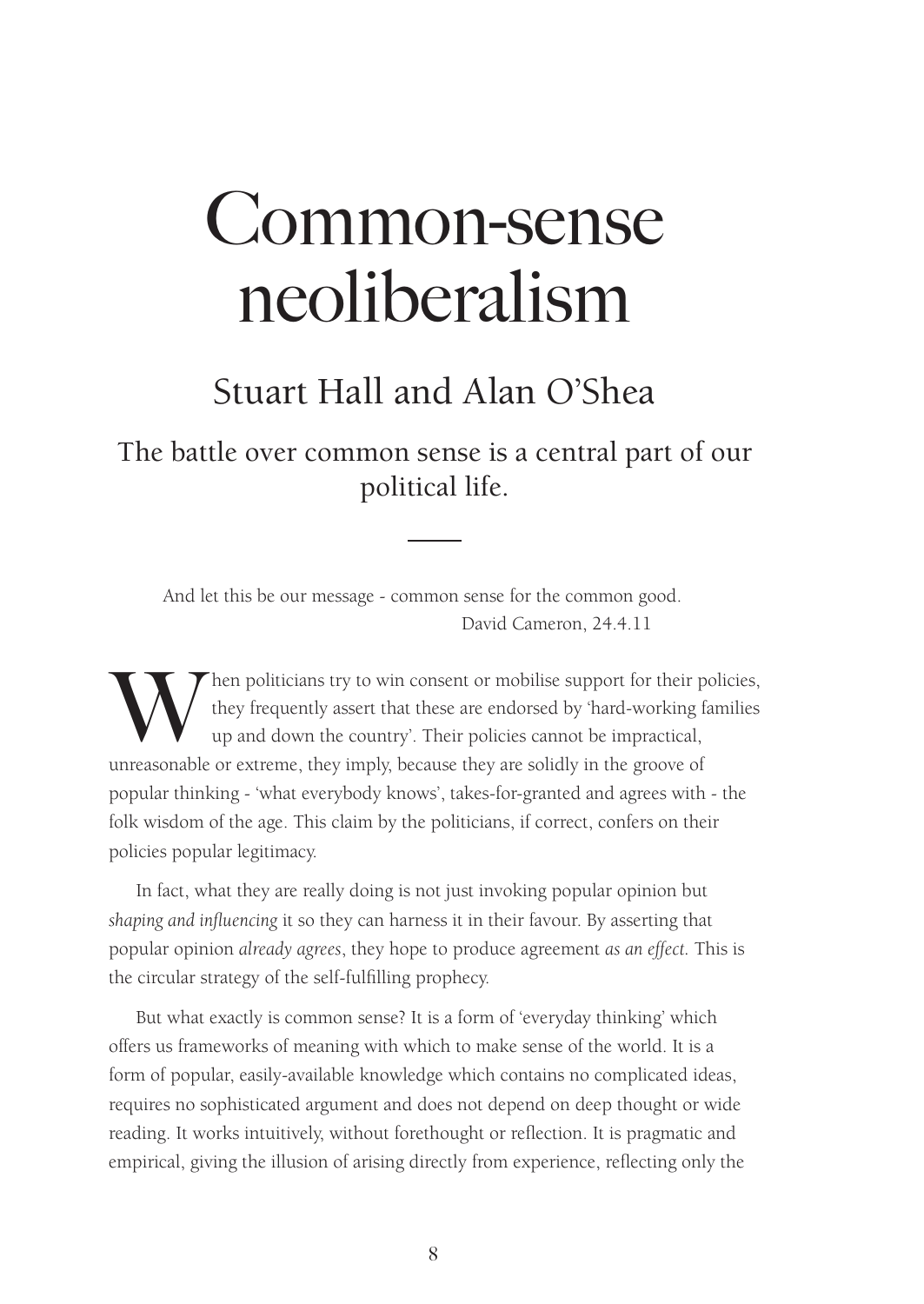realities of daily life and answering the needs of 'the common people' for practical guidance and advice.

It is not the property of the rich, the well-educated or the powerful, but is shared to some extent by everybody, regardless of class, status, creed, income or wealth. Typically, it expresses itself in the vernacular, the familiar language of the street, the home, the pub, the workplace and the terraces. The popularity and influence of the tabloid press - one of its main repositories - depends on how well it imitates, or better, ventriloquises the language and gnomic speech patterns of 'ordinary folk'. In the now-famous example, it must say not 'British Navy Sinks Argentinean Cruiser' but, simply, 'Gotcha'.

According to Antonio Gramsci, the Italian political philosopher who has written perceptively on this subject, common sense 'is not critical and coherent but disjointed and episodic'.<sup>1</sup> However, it *does* have a 'logic' and a history. It is always, Gramsci argues, 'a response to certain problems posed by reality which are quite specific and "original" in their relevance'. It draws on past ideas and traditions; but it also keeps evolving to give meaning to new developments, solve new problems, unravel new dilemmas. 'Common sense', as Gramsci argued, 'is not something rigid and immobile, but is continually transforming itself'.

It also has a content. It is a compendium of well-tried knowledge, customary beliefs, wise sayings, popular nostrums and prejudices, some of which - like 'a little of what you fancy does you good' - seem eminently sensible, others wildly inaccurate. Its virtue is that it is obvious. Its watchword is, 'Of course!'. It seems to be outside time. Indeed it may be persuasive precisely because we think of it as a product of Nature rather than of history.

Common sense tends to be socially conservative, leaning towards tradition (even if, as Eric Hobsbawm argued, much tradition was only 'invented' yesterday!). Its pace of change seems glacial. In fact, it is constantly being reconstructed and refashioned by external pressures and influences.

Common sense feels coherent. But Gramsci argues that, like the personality, it is 'strangely composite'. 'It contains Stone Age elements and principles of a more advanced science, prejudices from all past phases of history … and intuitions of a future philosophy'. For these and other reasons, it is fundamentally contradictory. It tells not one narrative, but several conflicting 'stories' stitched together - while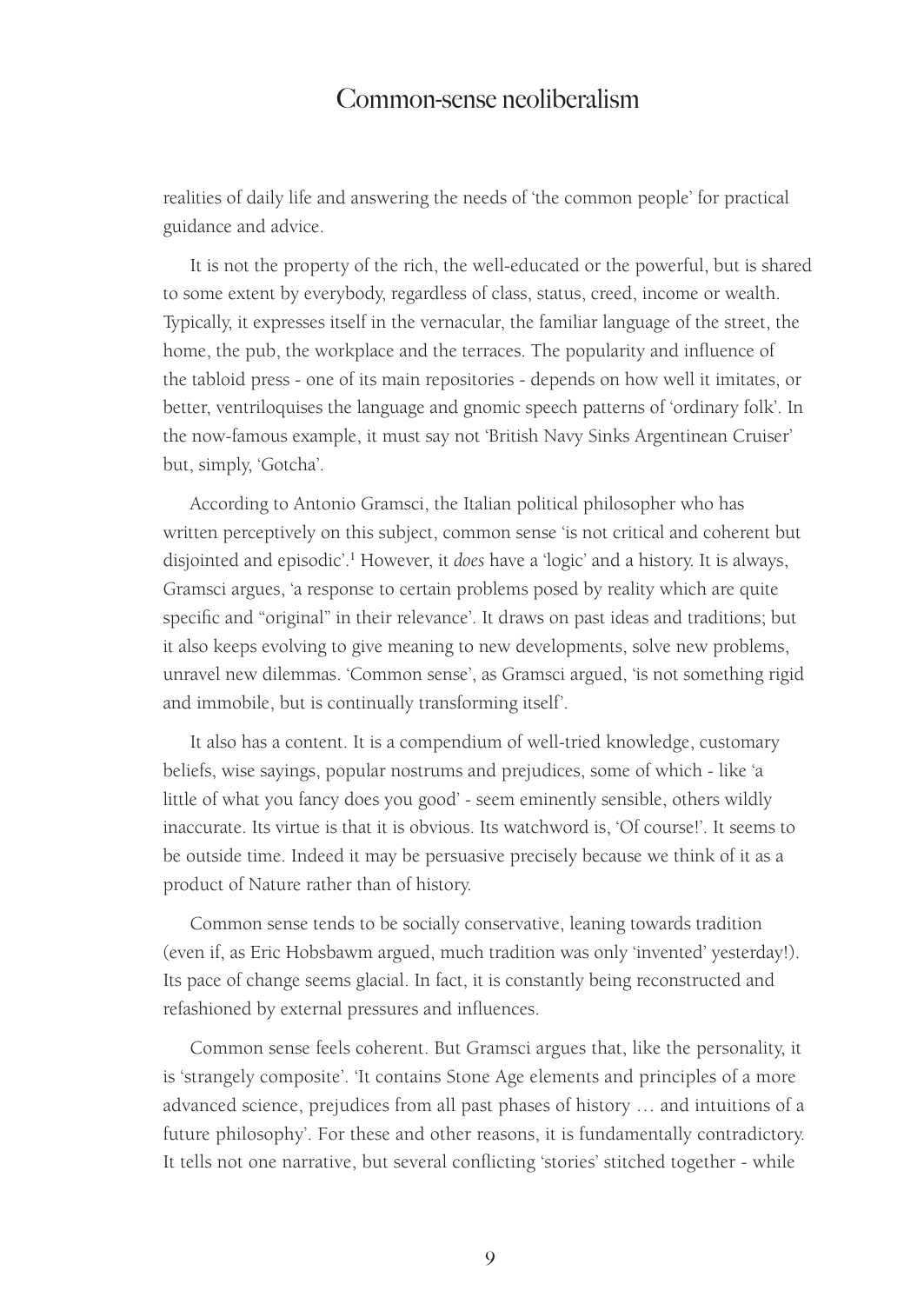failing to resolve the differences between them. Bits and pieces of ideas from many sources - what Gramsci calls 'stratified deposits' - have slowly settled or sedimented, in truncated and simplified forms, into 'popular philosophy', without leaving behind an inventory of their sources. The *Soundings* Manifesto 'Framing Statement' argues that, for example, contemporary neoliberal ideas about 'free markets' derive from and are consistent with the eighteenth-century theories of Adam Smith and the early political economists, though most people have never heard of, let alone read them.<sup>2</sup> Many common-sense moral judgements - for example about sexuality - have a Judeo-Christian lineage, though we do not know where in the Bible they are to be found.

Many people intuitively favour 'an eye for an eye, a tooth for a tooth' conception of justice - while at the same time believing that Muslim Sharia Law is a barbarous form of law. Some who depend on benefits to survive believe all the other claimants are 'scroungers'. Some who hold that unbridled competition driven by self-interest is the only way to succeed also believe 'we should love our neighbours as ourselves'. Margaret Thatcher, the mistress of common-sense language, and of squaring circles, supported both the 'free market' (i.e. one without much state regulation) and a 'strong state'.

However, as well as being conservative in outlook, common sense also contains critical or utopian elements, which Gramsci calls 'the healthy nucleus … which deserves to be made more unitary and coherent'. He is referring to the apparently obvious taken-for granted understandings that express a sense of unfairness and injustice about 'how the world works': landlords tend to exploit tenants, banks responsible for the 'credit crunch' expect to be bailed out by taxpayers rather than take the crunch themselves. CEOs receive immense bonuses even when their companies perform badly; profitable businesses will avoid paying tax if they can; and companies profiting from a fall in commodity prices will not pass the gains on to consumers.

Gramsci called these apparently 'natural' insights into the wicked ways of the world 'good sense'. And good sense provides a basis on which the left could develop a popular strategy for radical change - if it takes on board the idea that common sense is a site of political struggle. Common sense and 'good sense' co-exist. Our ability to live with this incoherent structure may be due to the fact that the 'stratified deposits' of common sense represent the outlook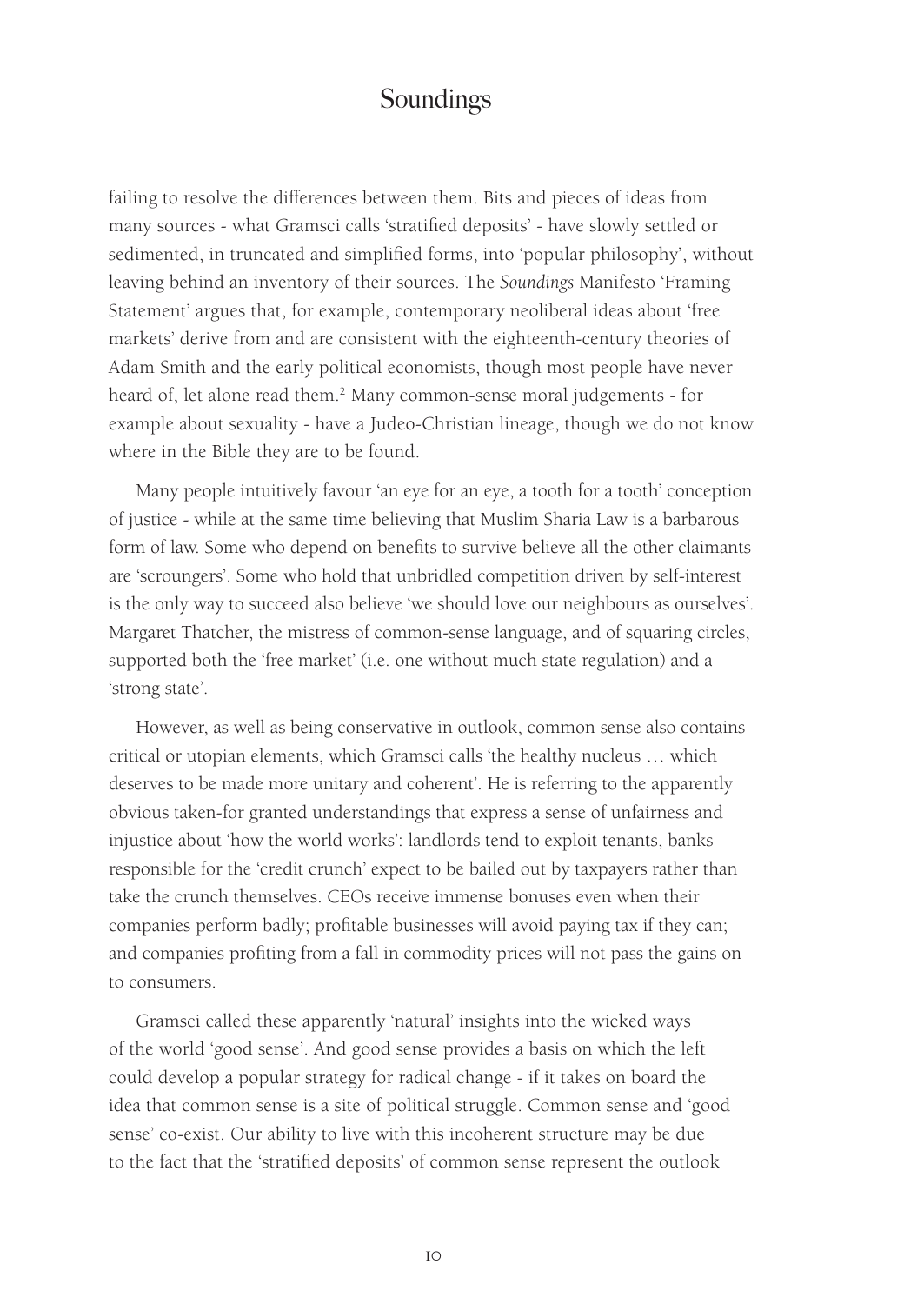and interests of very different social groups: 'Every philosophical current leaves behind a sedimentation of "common sense": this is the document of its historical effectiveness'. It is this that allows us to hold contradictory opinions simultaneously, and to take up contradictory subject-positions.

As citizens, we expect public services in return for paying taxes. But as 'taxpayers' we are invited to think that we should pay as few taxes as possible, whatever the social consequences. Margaret Thatcher exploited such contradictions, arguing that, as workers, we have sectional interests, 'but we are all consumers and as consumers we want a choice. We want the best value for money'. Hence: 'the same trade unionists, as consumers, want an open market'. The difficulty is that most of us are simultaneously citizens, taxpayers and workers. So discourses which try to win us over must privilege one way of positioning ourselves over others. Common sense thus becomes a contested arena. As Doreen Massey argued in 'Vocabularies of the Economy', we know that doctor/patient, teacher/student, citizen/ state, client/provider, shopper/supermarket relationships all have specific, and very different, social contents.<sup>3</sup> However, if we can be persuaded to see ourselves simply as 'customers', then all the other relationships are reduced to one common denominator: the fact that we are consuming a product [sic] in a market [sic] which only has value because we pay for it [sic]. Everything becomes a commodity, and this aspect of our activities over-rides everything. In this way a whole new way of seeing society (as a market) is coming into play. If developed, it could provide the cornerstone for a new kind of (neoliberal) common sense.

'After Neoliberalism' argues that this is indeed what is happening. Slowly but surely, neoliberal ideas have permeated society and are transforming what passes as common sense. The broadly egalitarian and collectivist attitudes that underpinned the welfare state era are giving way to a more competitive, individualistic marketdriven, entrepreneurial, profit-oriented outlook. There is no proof as to how far this process has gone: the evidence is hard to 'read', and the trend is certainly not oneway. However, after forty years of a concerted neoliberal ideological assault, this new version of common sense is fast becoming the dominant one.

One common-sense assertion that has become widely acceptable is: 'You can't solve a problem just by throwing money at it' - often aimed at Labour's 'tax and spend' policies. True, perhaps. But there are very few problems which would not be considerably alleviated by being better funded rather than having their budgets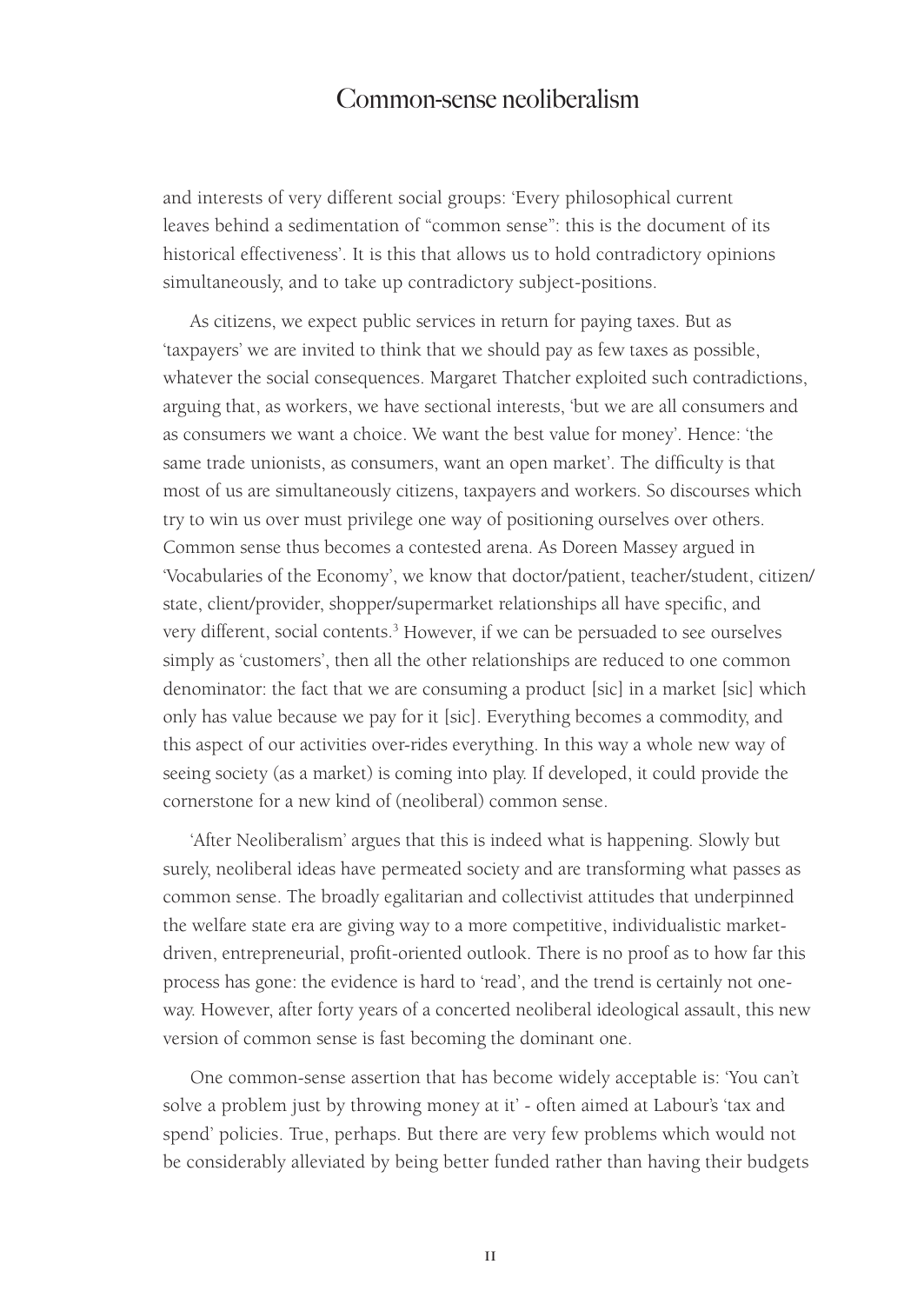savagely cut. The right's use of this slogan is of course highly selective: they have no qualms about money being 'thrown' at the banks or at the economy via quantitative easing.

Taxpayers, it is said, want 'value for money' and 'greater efficiency'. Citizens certainly have a right to see their money well spent. But are the fire service, the police, ambulance crews, youth and community workers, mental health staff, or child-minders *necessarily* more efficient because there are fewer of them? Can their benefit to society be measured exclusively in terms of their exchange value? If policing is more efficient when information-led, how come the 'backroom' staff who provide the information are seen as dispensable, on the grounds that they are 'not front-line staff'? More and more, these common-sense 'truths' serve as a cover-up for savaging the public sector in line with the dominant neoliberal, anti-state ideology.

These days, we are told, we all want greater freedom and personal choice. Indeed, not only are we given 'freedom to choose', we are *required* to choose: which hospital to be ill in, which life-style to adopt, which identity to fashion, which celebrity role-model to imitate. Certainly, there is no reason why only the well-off should exercise choice. However, there is also strong evidence that the responsibility which comes with so much choice can create unfulfillable expectations, anxiety and a sense of the precariousness of life.<sup>4</sup> This sense of insecurity is then further exacerbated by the increasing introduction in the workplace of personal targets, appraisals and performance-related pay, to keep staff up to the mark. Michael Gove now plans to introduce the latter into the teaching profession. But 'it's all down to us' - apart from being untrue - is a hard 'truth' to live with. What if we make the wrong choice?

The *structural* consequences of neoliberalism - the individualisation of everyone, the privatisation of public troubles and the requirement to make competitive choices at every turn - has been paralleled by an upsurge in feelings of insecurity, anxiety, stress and depression. These are now responsible for one in every three days sick leave from work.<sup>5</sup> We need to acknowledge these *affective* dimensions that are in play, and which underpin common sense.

How then does common sense make sense of these changes in lived experience? Have most people accepted that it is inevitable and natural to understand most of our life as consumers and market competitors?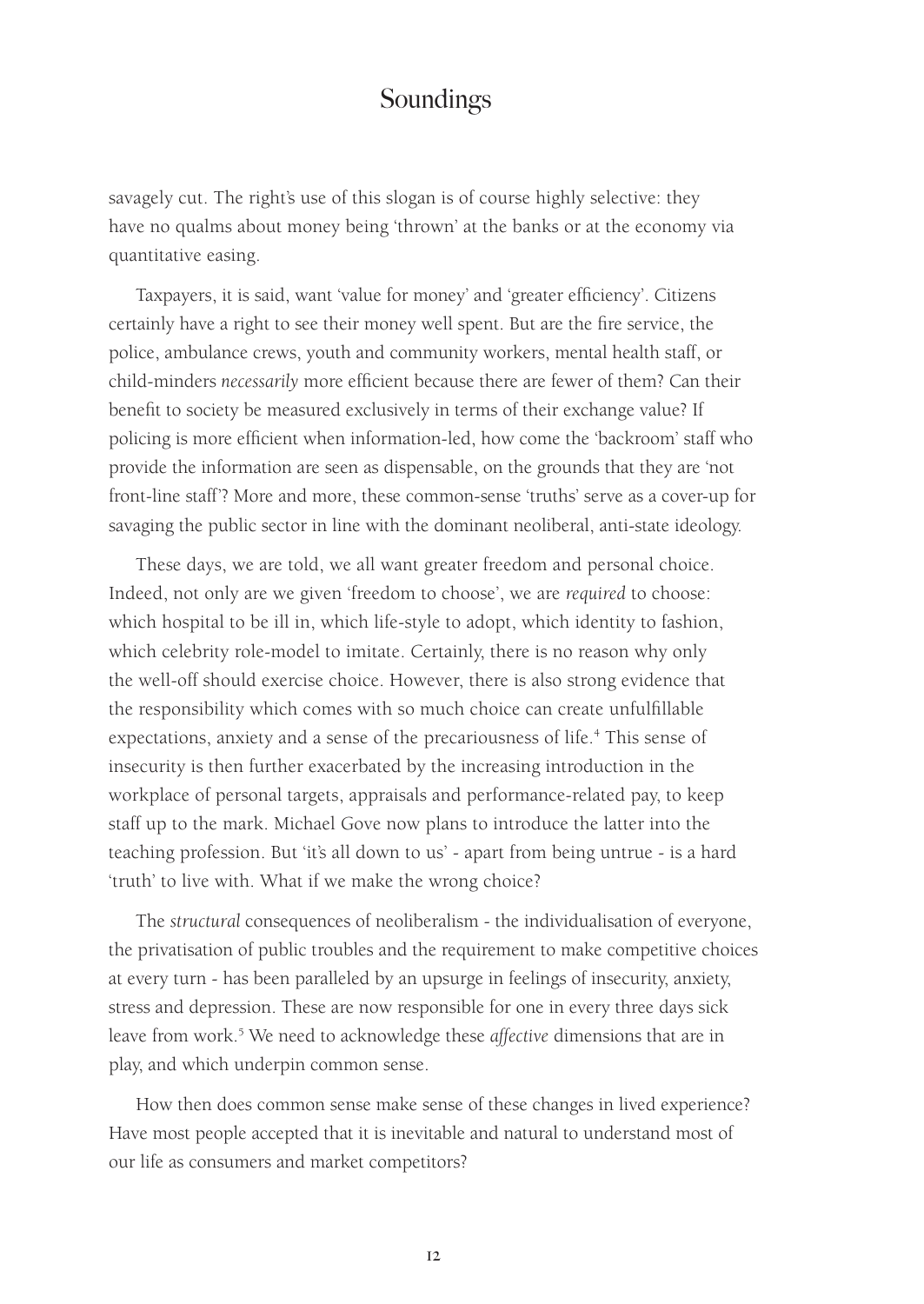There are in fact many signs of resistance to be found. These include older forms of political protest, such as the trade unions, and newer, emerging, forms such as Occupy, UK Uncut or 38 Degrees. However these do not in any way constitute a single social force, as happened to some extent with the GLC in the 1980s, when, although the traditional left and the new social movements did not always agree and certainly were not unified - they did occupy the same space, and struggle over the same budget, and together offered a broader and more effective political force than we have seen since then.

There is also much individualised disaffection. To fall ill with anxiety is itself a symptom that some people are finding it difficult to live with neoliberal culture. Another is a marked retreat, in popular culture, to an isolated self-sufficiency. There is unfocused anger, a grudging, grumbling resentment at one's lot, and a troubled uncertainty about what to do next. There is a sense of being abandoned by the political class and widespread cynicism, disaffiliation and de-politicisation.

Many groups, of course, do have cultural resources to resist these trends - and these include historic working-class solidarities, defensive organisations, strong local loyalties and a culture of mutual support. Others have insight into new processes, such as digital technologies and communication, which are changing the shape of society. But these have not resulted in any coming together in a vigorous, effective response.

#### **Fairness**

The resistance which lies in the 'good sense' components of common sense is more elusive, but still possible to illustrate. To attempt this, and to demonstrate why this understanding of common sense is valuable for fighting the spread of neoliberal discourse, we will now focus on one pivotal element - the idea of 'fairness' and its role in popular discourse during the winter of 2012/13. We have selected 'fairness' as our instance because no one is *against* it. It is a term that the whole political spectrum struggles to inflect to their own project.

First we outline the role of fairness in recent political history; then we look at material from readers' comments attached to one news report in the *Sun*. We draw on this, first, to give an indication of the range of appropriations which are in play in popular discourse at any one moment, and, second, to take a more detailed look at the ways in which one particular commenter 'cuts and pastes' various beliefs, terms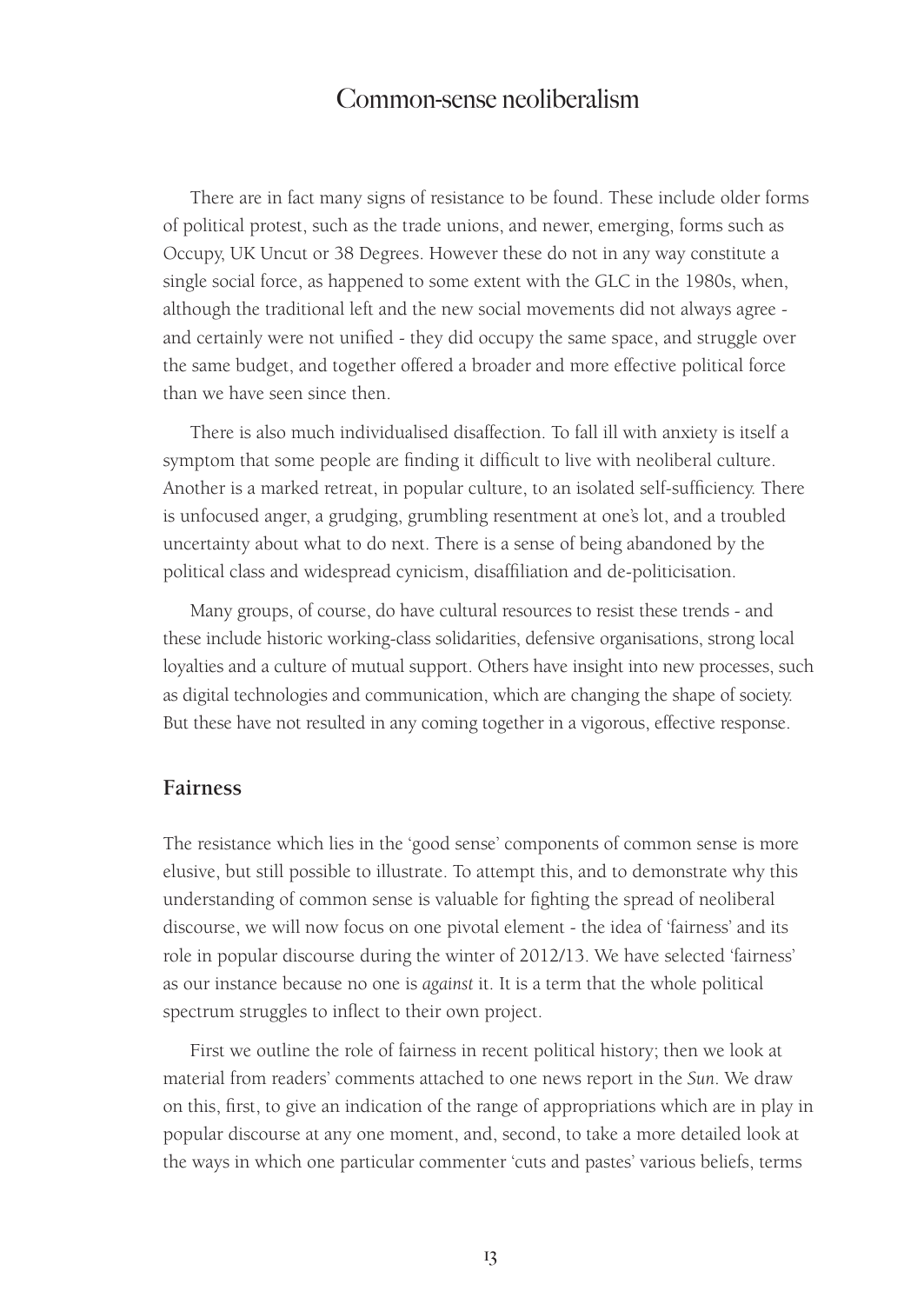and political positions into what Gramsci calls a 'strangely composite' common sense - one which combines its elements differently and flexibly to address different contexts and topics. In the course of this we point up the danger of politicians getting too fixated on the 'public opinion' provided by polls.

What counts as fair has been pivotal to our political history. The welfare state was set up in the 1940s as a collective contract between all members of the society to guarantee a fairer distribution of wealth, and a chance for everyone to flourish and make a useful contribution. These aspirations were supported by a broad consensus across the population.

The neoliberal right has been working hard to undermine and trans-code this inclusive meaning of 'fairness' since the 1970s. Margaret Thatcher made it her project to break up the consensus and substitute a market approach. But she also validated this by a common sense appeal to 'what we all already think':

A great number of people in Britain are becoming increasingly alarmed about a society which depends on the state's help - on entitlement. What has happened is that so many of the people who have done everything right and saved for their old age and put a bit by, seem to have had a raw deal. Some of those who have done only too little and have not done it very well have been on the beneficial end of what has been going … You can't have welfare before someone else has created national wealth.

Speech to party workers, Berwick, 30.8.78

Two decades later, David Cameron echoed the same sentiment:

For too long we've lived in an upside down world where people who do the right thing, the responsible thing, are taxed and punished, whereas those who do the wrong thing are rewarded … And for that person intent on ripping off the system, we are saying - we will not let you live off the hard work of others. Tough sanctions. Tougher limits. In short we're building a system that matches effort with reward … instead of a system that rewards those who make no effort.

Speech, 23.05.116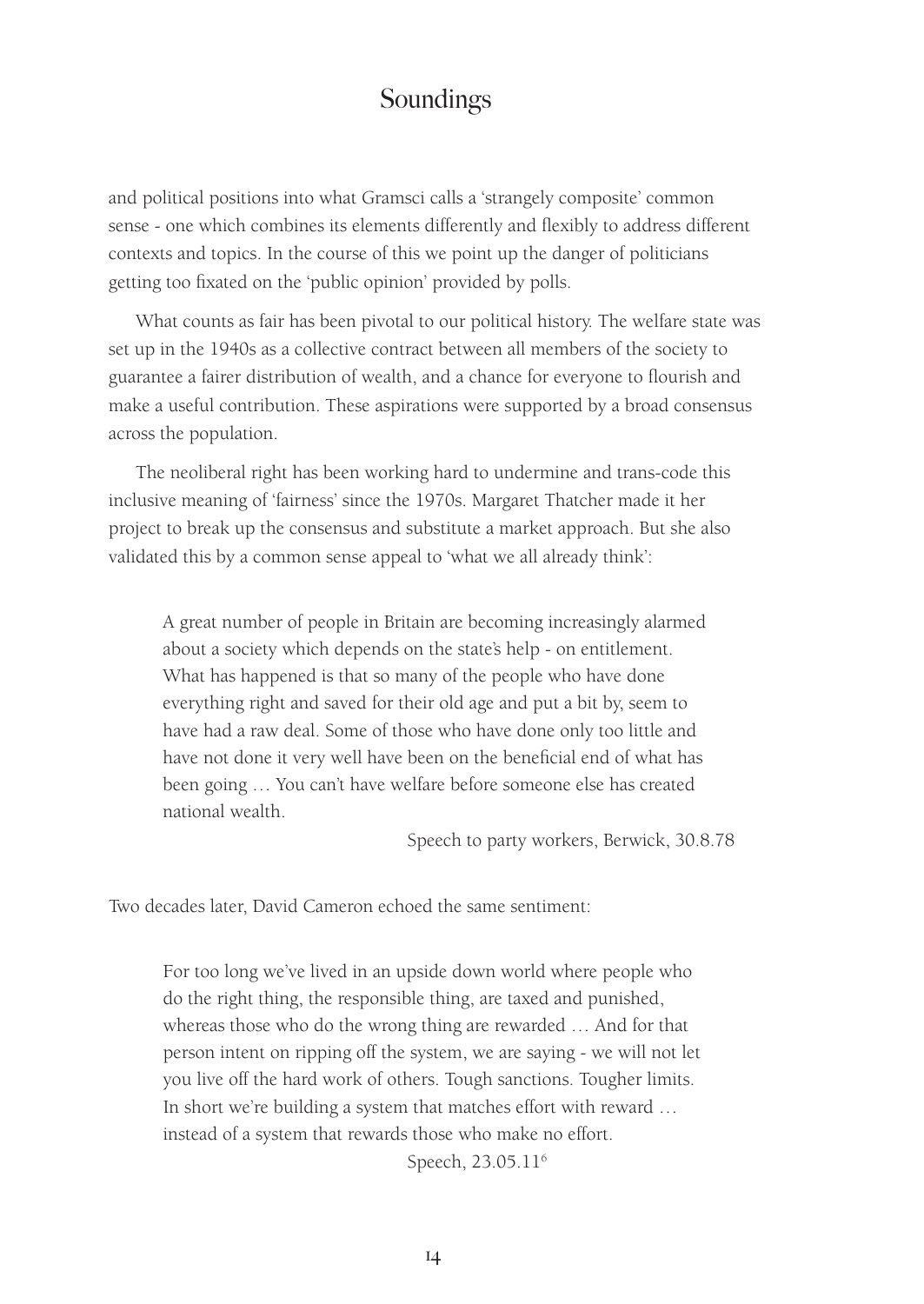Here 'fairness' is a quasi-market relation, a reward for personal effort - a long way from the collectivism of the 1940s.

Recent attitude surveys (from the Joseph Rowntree and Resolution Foundations) suggest that the decades of playing off 'hard-working families' against those who for one reason or another are unable to find work have achieved the intended result. The surveys found a decline in sympathy for the poor and those on benefits. The concept of fairness was generally disconnected from any notion of rights ('No-one is owed a living'), and seen simply in terms of fair rewards for effort.

The 2012-13 fairness debate focused on George Osborne's decision to cap benefit payments below the rate of inflation, and Iain Duncan Smith's welfare reforms, which were accompanied by the launch of a large-scale 'moral panic' demonising claimants, which was amplified enthusiastically by the press, and not strongly resisted by broadcasters (including the BBC).

In his now notorious contribution, Osborne asked:

Where is the fairness, we ask, for the shift-worker, leaving home in the dark hours of the early morning, who looks up at the closed blinds of their next door neighbour sleeping off a life on benefits? When we say we're all in this together, we speak for that worker. We speak for all those who want to work hard and get on.

Conservative Party Conference, 8.10.12

This vivid image has been amplified by personal stories, and profiles of specific out-of-work families on benefits greater than the average wage (with no reference to the fact that a very large chunk of this is housing benefit paid directly to profiteering landlords). A YouGov poll found that people on average thought that 41 per cent of the welfare budget went on benefits to the unemployed, while the true figure is 3 per cent; and that 27 per cent of the welfare budget was claimed fraudulently, while the government's own figure is  $0.7$  per cent.<sup>7</sup> This suggests that the 'folk devil' figure of the 'scrounger'/'skiver'/'shirker'/'fraudster' living a life of idle luxury has resonated with many people's concerns, resentments and insecurities.

This is the ideological climate in which both polling and online responses have to be understood. The debate has been conducted within a neoliberal framing of the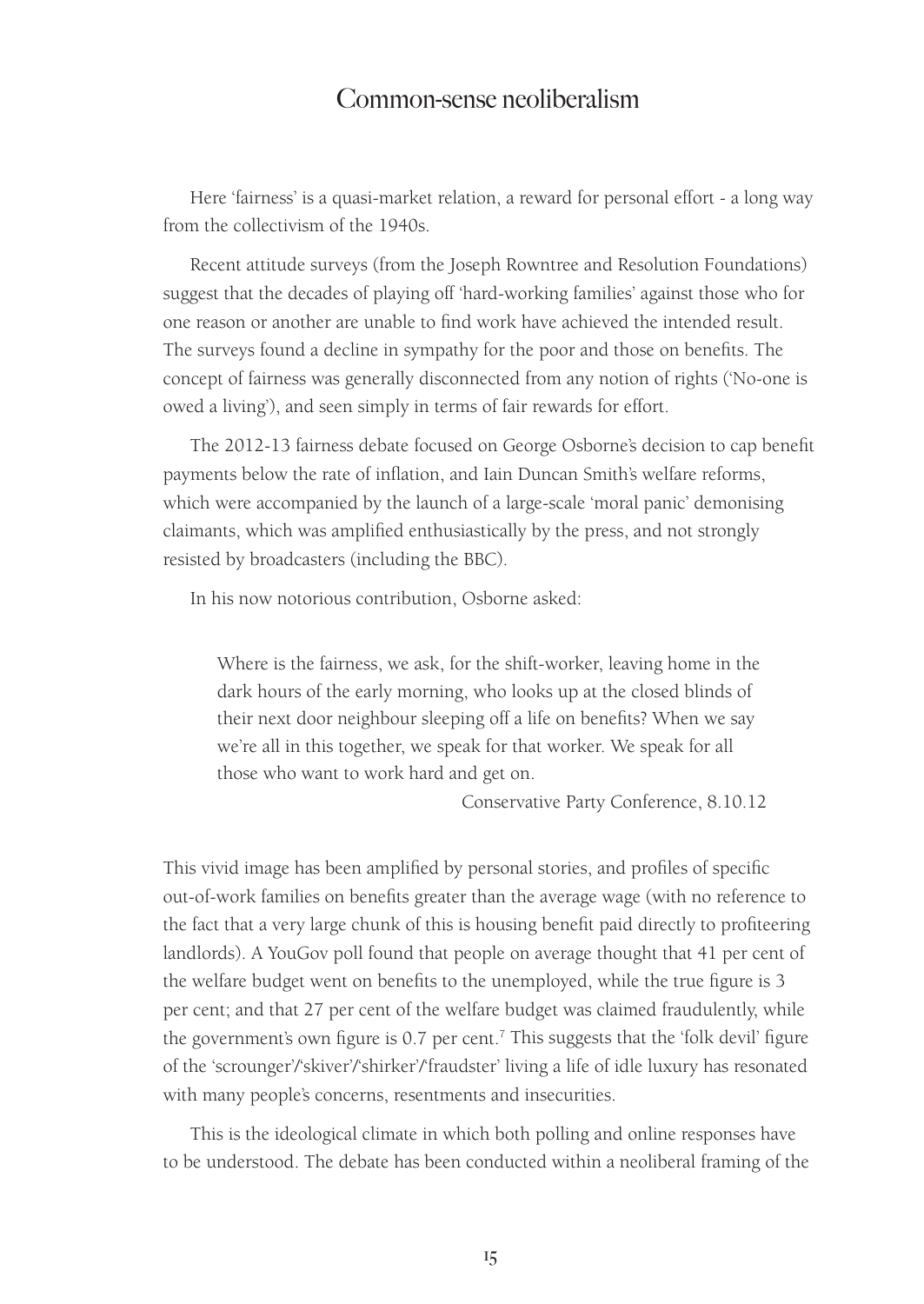agenda across most of the political spectrum and media output. This frame takes for granted that the market relation is central (you can only have what you pay for), the deficit is the problem, and cutting public expenditure is the only solution; and, within this, cutting welfare benefits is the priority - and it's all a result of 'Labour's mess'. (The Labour Party itself hasn't strongly challenged this!) In the context of this closing down of the debate, along with the onslaught of propaganda and misinformation, it is not surprising that polls show that support for capping benefits below the rate of inflation can be rallied.

But we have to beware taking poll findings as the unquestionable truth, or as reflecting deeply held political positions. The YouGov poll also showed that when respondents were given the correct figures, their views changed and they became more sympathetic towards benefit claimants. This demonstrates that the earlier responses were a result of an effective misinformation campaign by the government and the press, and not of some 'uncontaminated' opinion of those polled. As David Stuckler has recently pointed out:

People's support for welfare depends greatly on how the question is framed. When the question links taxes to specific programmes and recipients, the young tend to express stronger support. For example, only 20 per cent of British youth agree with the very broad idea of giving more money to the poor, but when asked about support for specific vulnerable groups, such as the disabled or working parents, more than 90 per cent would like to increase or maintain existing levels of support.<sup>8</sup>

Opinion polls are taken - especially by the media - as objective fixities, as an indisputable tide against which politicians turn at their peril - rather than as yes/no answers to questions framed from within the dominant agenda of the moment. They are a tool in the struggle over common sense, rather than an objective reflection of it.

People are less decided about issues than polls suggest. To get a better sense of the way discourse works, and of how people are engaging with neoliberal frames and agendas and reworking their common sense in response, we need to do more than work with simple answers to questions commissioned by vested interests. We have to capture discourse which is volunteered, which arises from the writer's own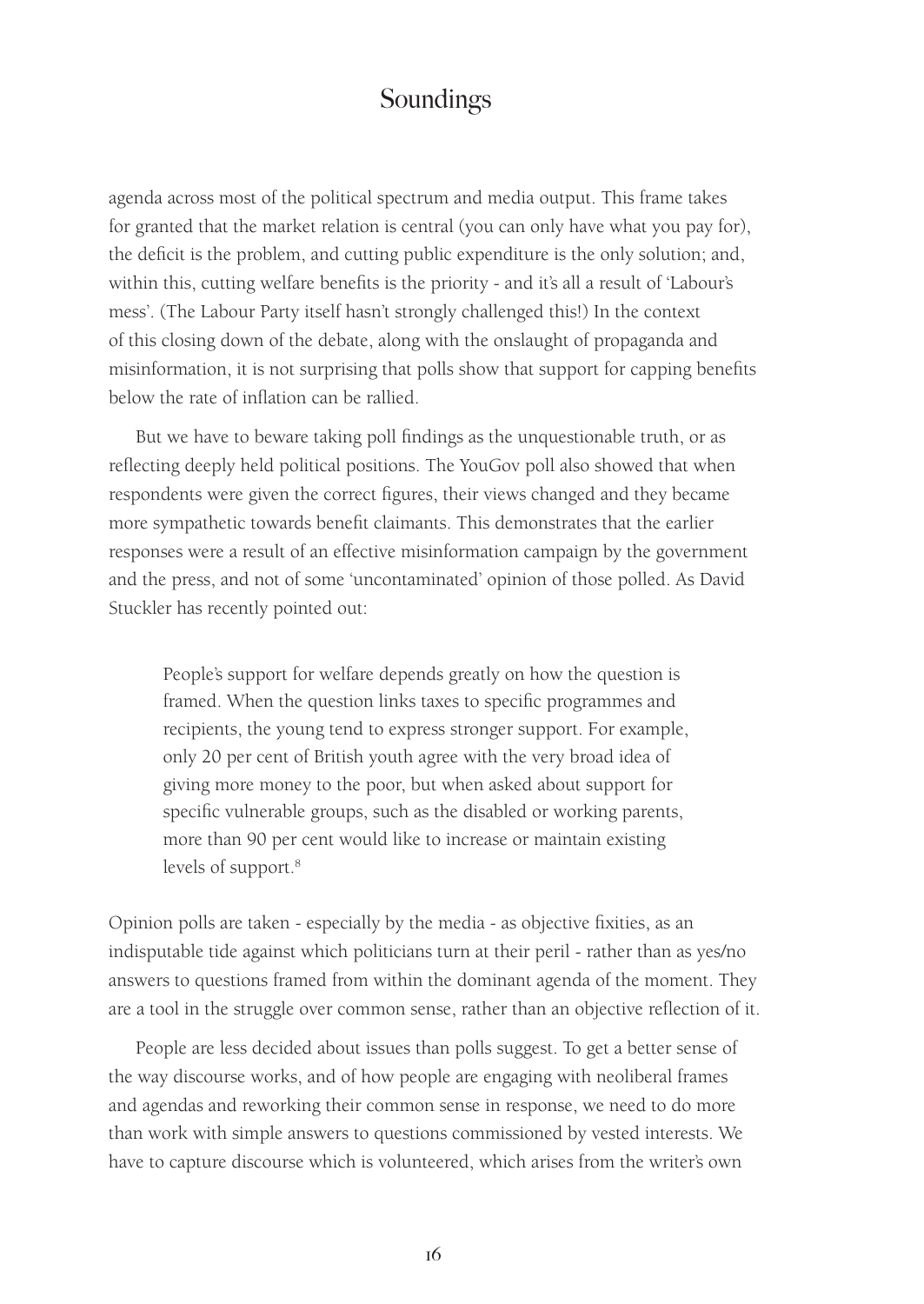set of concerns, and is as spontaneous and unfettered by what others may think as possible. Online comments are rather like this, especially as everyone contributes under a pseudonym.

Online responses to newspaper articles are often very thin, and dominated by egotists and spoilers, but the *Sun*'s blogs are voluminous and richly varied, with an energy that comes from genuine anger, irony, moving accounts of people's own difficulties, unashamed prejudice, etc. This is why we've chosen to use material from the 158 comments in response to the *Sun*'s report (8.1.13) of Iain Duncan Smith's introduction of the bill to cap benefits below the rate of inflation as an indication of how notions of 'fairness' are currently being contested. The contributors are, of course, in no way 'representative' of any social group. The analysis of 'common sense' isn't about representativeness; it is about how the field of discourse is constituted at any particular moment in time. Each contribution is unique to the speaker - their own specific inflection of elements from within that field. As Gramsci said, there are as many Catholicisms as there are Catholics - each one appropriates, inflects and deploys their Catholicism differently.

It should also be noted that some of the contributors are fairly obviously not even regular readers of the *Sun*, and are intervening from 'outside'. This includes those who are consciously trying to shift the discourse for political reasons, and even the newspaper proprietors themselves. But they all have to address the benefits issue on the terrain of 'common sense' and in everyday language. By looking at the discursive strategies each contribution uses, we can see in greater detail how they establish a field of debate, contend with each other, and privilege particular common-sense framings of an issue.

The following quotations give an indication of some of the different inflections of 'fairness' in play. A good number joined enthusiastically in the demonisation of benefit claimants:

About time these lazy dole lovers got a taste of what everyone else has.

In the coming days we'll hear all the benefit scroungers moaning that it's not fair, blah, blah, blah. The ones I know of can afford 2 holidays a year, a new top of the range phone every year, new TV etc and say it's their right!!! No it's not their right, the benefit system is there for you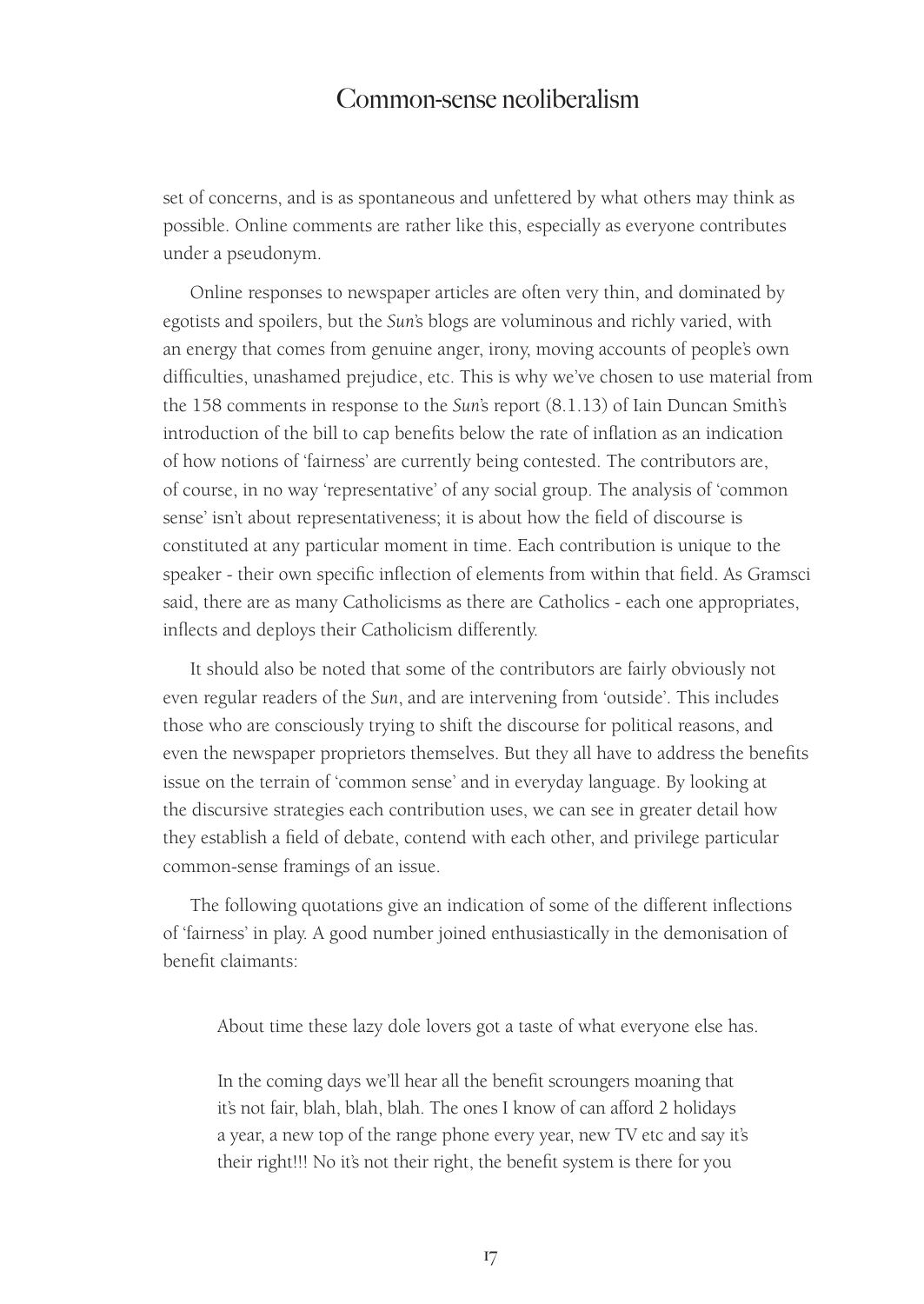to get by, not live the life of two holidays a year, out on the razz every weekend etc. Time to wake up and smell the coffee, about time too.

But one contributor vehemently and wittily challenged these stereotypes:

Thank you to some of the commenters here. With all of your 'scroungers', 'iPhones/iPads', 'Sky subscriptions', 'widescreen TV's', 'backsides', 'lazies', 'work shies', 'immigrants', 'expensive holidays' and 'Jeremy Kyles' I managed to complete my internet idiot bingo card for the day, despite the absence of 'booze and fags'. Seriously, I actually wonder if some of you are even human beings or just a bunch of spambots.

Others openly directed their scorn against the rich - not so surprisingly, since outrage against the bankers' bonuses has become widespread. Iain Duncan Smith was often seen as an agent of the 'toffs' attacking the weak and vulnerable. George Osborne was almost universally condemned as an enemy of the poor. Also many saw MPs in general as a greedy, self-serving section of the wealthy:

The only scroungers are in the GOVERNMENT, they have high wages and claim large amounts in expenses. We are all in this together, Ha Ha Ha.

Could we have 1 per cent cap on MPs expenses too. After all, we're all in this together.

Others, however, echo the distinction between the 'deserving' and 'undeserving' unemployed, based on the nineteenth-century Poor Law, which Iain Duncan Smith regularly borrows. Some also used this distinction to attack immigration; and, as is common when immigration is being debated, race and animosity towards foreigners is often implied, though they may not be mentioned explicitly:

While I am of the opinion that no-one who is too lazy to work should be better off on welfare than some working families, I do not think it fair that someone who has worked for many years and then finds themself out of work through no fault of their own and has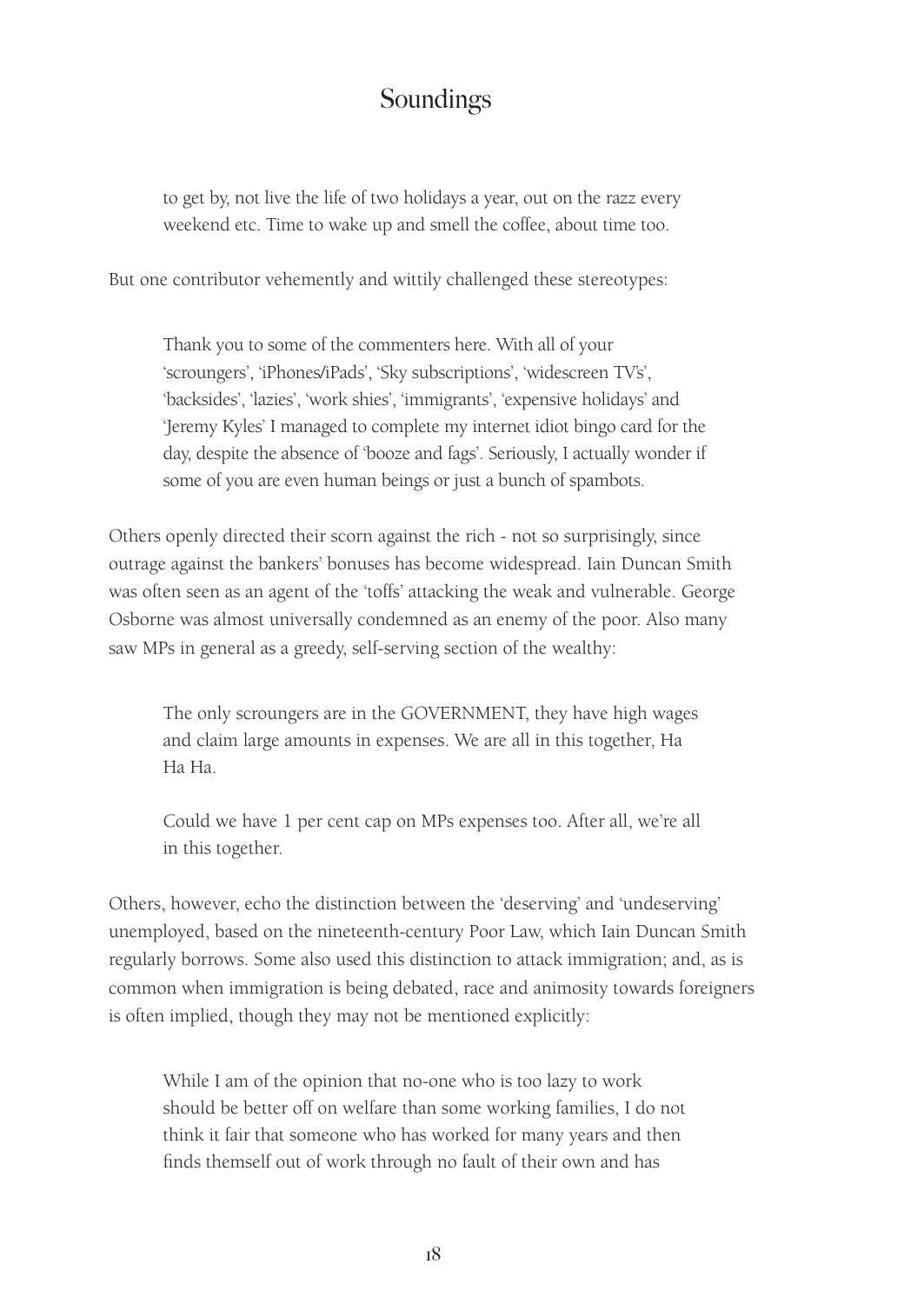contributed tax and national insurance, should be getting the same paltry benefit as someone who has never worked a day in their life. I also object to immigrants who have never contributed to our economy being given handouts and for those with large families, being put up in mansions that the general working public could never afford but are expected to subsidise. It is high time that we closed our borders to those who are not able or willing to contribute to our economy.

This contribution accepts Cameron's definition of 'fairness' as a 'system that matches reward with effort', a right to get out only what you put in. The reasonable-sounding nature of this position serves to deflect the criticism one might expect toward the xenophobic undercurrents it relies on. It represents a success for neoliberalism - a dismantling of any collective social responsibility and a reduction of citizens to barterers - 'something for something': worlds away from the collective social model. However the next example reintroduces this into the debate, and also recognises that the attempt to equate benefits with the workshy is deceitful, given that most recipients are in work:

There is a reason for benefits: quite literally no-one knows when they might need the welfare state. This government cannot claim to be on the side of strivers while also taking their benefits away. Every time Iain Duncan Smith portrays benefit cuts as targeted on the workshy, remember: three-quarters of the families getting tax credits are in work. If you tell a lie big enough and keep repeating it, people will eventually come to believe it.

A few others have an even starker political analysis - a deliberate refusal of the neoliberal frame:

These benefit changes will hit the poor and lowest paid the hardest. But that is what the greed driven and morally corrupt Tories do. They target the weakest in society, to deflect from their own ineptitude and thievery. They have given the rich tax cuts, allowed tax avoidance to continue to the tune of £60+ billion a year, and given £4 billion in bonuses to publicly owned banks since 2010. This is a very horrible Government,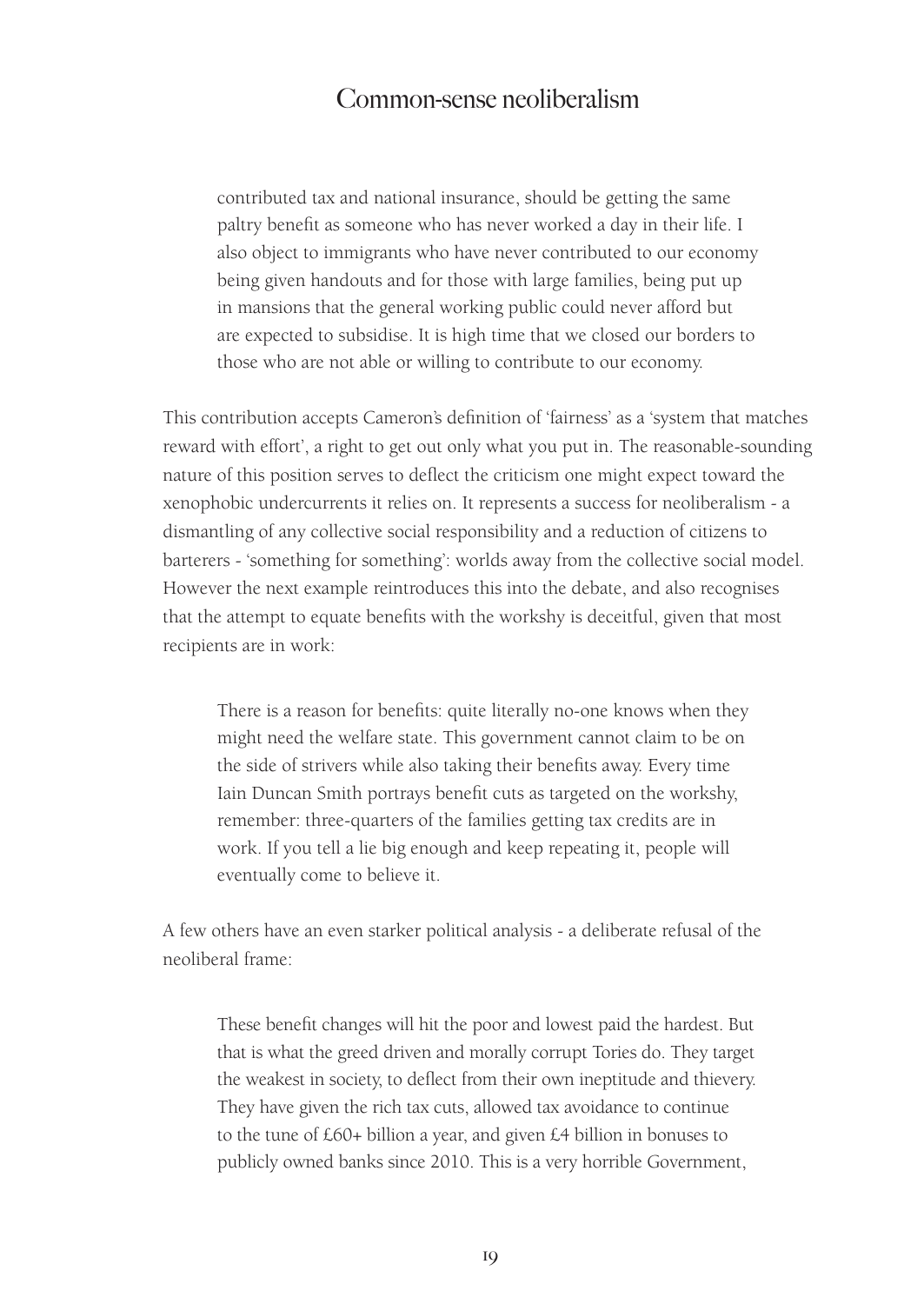led by people who only know the world of public schools.

We also find an incipient critique of competitive individualism:

The vast majority of people on disability benefits are … disabled. Many of those go through life suffering and struggling with their afflictions. Making it so they have to struggle to survive financially on top of that is nothing short of cruelty and is the sign of a broken society where people are only out for themselves.

These are just a few of the range of 'fairnesses' currently in play contesting the issue of welfare benefits. We will discuss in the final section how political movements could engage with this material. But first we want to illustrate the 'strangely composite' nature of common sense at the level of the individual - how most (all?) of us articulate together ideological elements from very disparate sources, such that there is an unresolved struggle over common sense *within* the individual as well as between individuals and groups - an instability that can be addressed by the left.

The next contributor demonstrates just this: we find a cluster of very disparate 'common senses' inhabited and held together by the same individual. In her three contributions to the discussion, she draws upon a hotchpotch of different discourses - including the radical insight that the decline in wages is a major cause of rising benefit payments:

Instead of Labour banging on about people losing their tax credits whilst working (their core voters), they should be asking themselves WHY 9 out of 10 people needed tax credits to work for a living in the first place. Minimum wages should have been increased under their watch, but it was more profitable election wise to throw money at people to bribe them to vote for them. Always the party of the gutless, Labour always take the road of least resistance no matter what the cost to the public and the cost now is being born by their grass roots voters - disgraceful performance.

However, in other comments, the same contributor uses the 'shirkers' discourse of the Tory right, echoing the harsh moralism of Margaret Thatcher: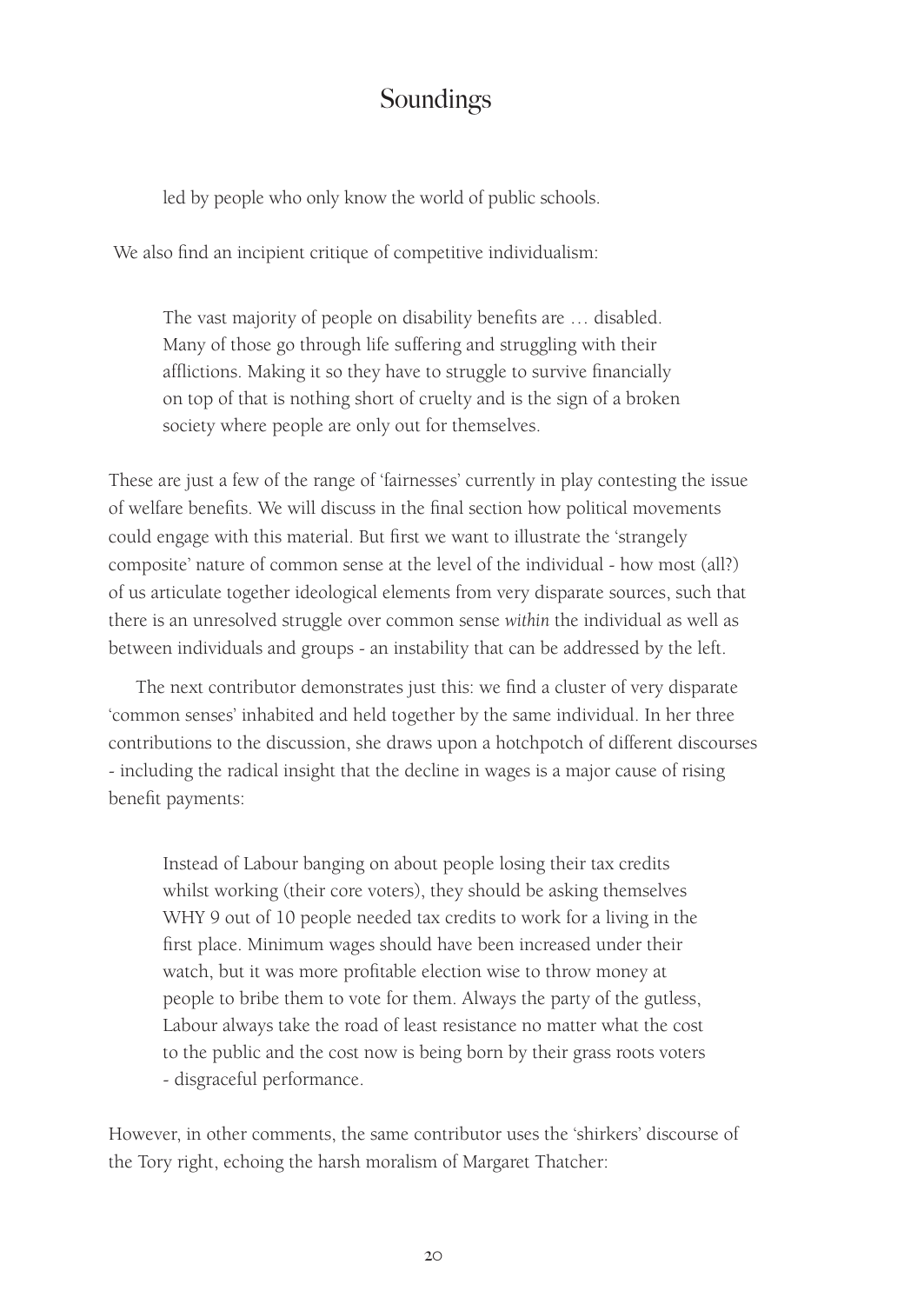People moaning about benefit cuts must be benefit claimants. Every time someone moans on here about the amount they receive not being enough according to them it is always to pay for store cards/credit cards, phone bills etc. Benefits are for food and rent - fullstop! If you have anything else you normally pay for whilst working that is your fault, especially items on subscription or contracts or loans, anyone with a brain does not spend money they know they do not have coming in to pay in cash! That is the problem with this country, the people have been living well beyond their means for years.

In yet another contribution she combines her call for a living wage with hostility to immigration:

There are going to be riots in the street before long because even though the benefit system needs reforming, wages are far too low and people IN work cannot survive on what they are being paid, so they will be marching for an increase in the minimum wage and so they should, also for a complete halt in immigration. How can you even begin to consider creating extra jobs when Romanians and Bulgarians in their thousands are panting at the bit to get here for either jobs or benefits. It is a disgrace, something has to be done.

In this sequence, then, on the one hand declining wages are identified as the underlying cause of the rise in benefit bills: everyone, she implies, needs enough to live on and wages should be high enough to deliver this. But on the other hand she makes the argument that benefit claimants should not be able to afford telephones, etc, but only food and rent, and again identifies immigration as a major cause of the present crisis. It's a patchwork of received ideas not yet reconciled into a coherent perspective, and applied selectively and to different effect in different contexts - though it clearly includes elements of 'good sense' alongside the 'othering' of immigrants and benefit claimants.

What can we learn from this material? Firstly that while neoliberal discourse is increasingly hegemonic and setting the agendas for debate, there are other currents in play - empathy for others, a liking for co-operation rather than competition, or a sense of injustice, for example.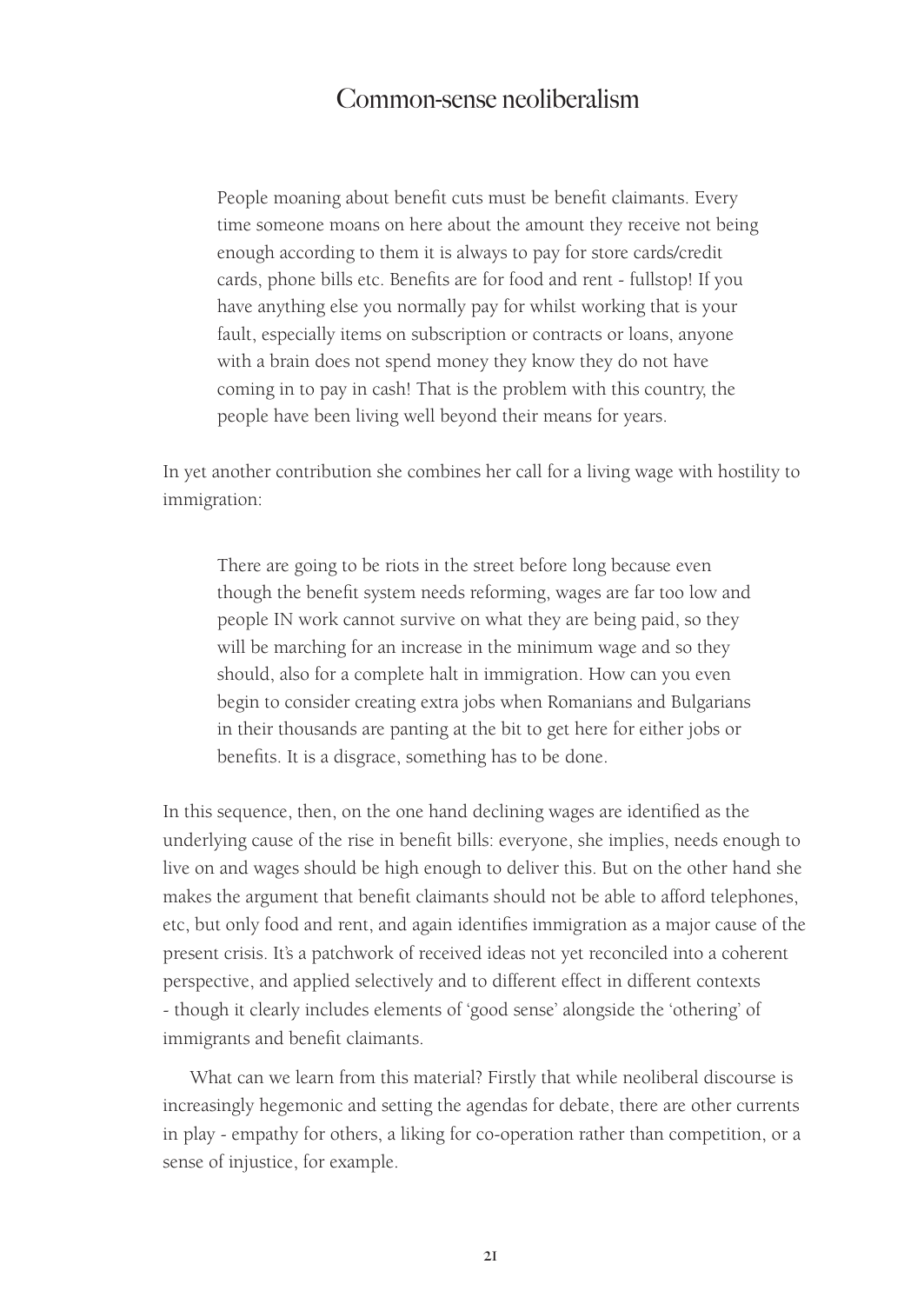We can also learn how people connect together contradictory aspects of their understanding of society - how, for example, they marry class anger with the politics of UKIP or the BNP; what anxieties underpin these links; and how scapegoats are deployed to simultaneously address and disavow underlying social problems.

The left and the Labour Party must take the struggle over common sense seriously. Politics, as Gramsci insisted, is always 'educative'. We must acknowledge the insecurities which underlie common sense's confusions and contradictions, and harness the intensity and anger which comes through in many of the readers' comments. Labour must use every policy issue as an opportunity, not only to examine the pragmatics, but to highlight the underlying principle, slowly building an alternative consensus or 'popular philosophy'. It must harness to this the already strongly existing sense of unfairness and injustice. In other words, it must engage in a two-way learning process, leading to what Gramsci called 'an organic cohesion in which feeling-passion becomes understanding'. This may be complicated in the context of a popular cynicism toward the political class in general, but there is no alternative.

The Labour Party may have been busy developing alternative policies, but, until its autumn 2013 conference there was no sign of a break with the neoliberal framing of debates, of challenging the taken-for-granted assumptions listed earlier. Rather, it has been nervously responding to polls that frame their questions within this neoliberal agenda, and fearful to go against the 'public opinion' derived from it which suggests that the public want benefits to be cut further.

A recent instance of this is Ed Miliband's speech (6.6.13) on his policy for social security reform. He could have begun with a searing critique of the Coalition project and its neoliberal principles, and then marked out a qualitatively different set of values which will inform Labour's project, and the policies which follow from those principles. As it was, he began by stressing how little money there will be to spend, and saying that he'd handle it with 'decent values at the heart of the system' (but only very loosely indicating what these are - 'One Nation' values of greater fairness and co-operation and inclusiveness rather than conflict), before going on to work through the policy areas, arguing for his alternatives. There was no critique of the austerity agenda as a whole.

The detail of the speech proposes that the plan is to achieve this limit through alternative strategies - such as pushing the minimum wage upwards towards a living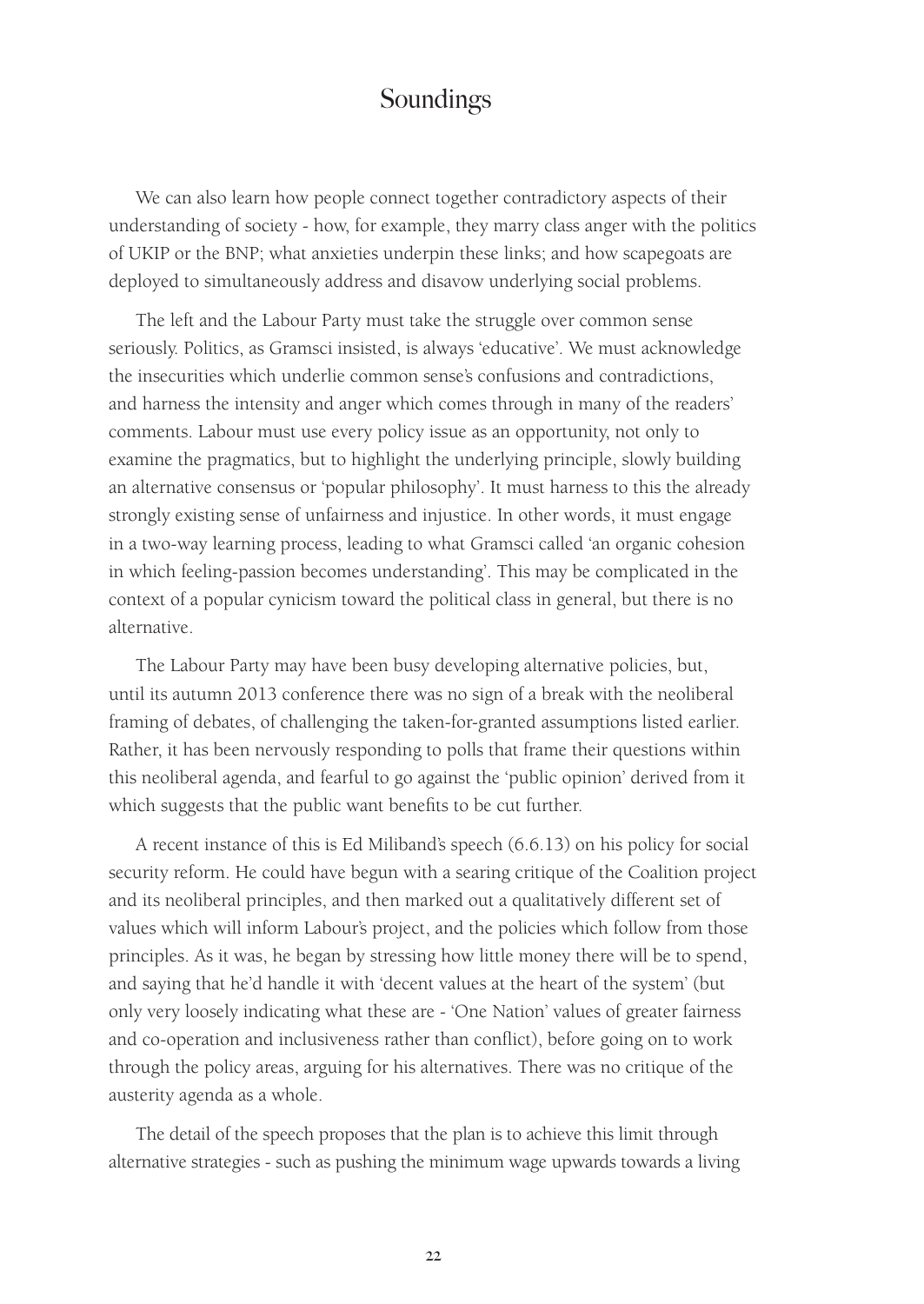wage; controlling the housing budget by supporting councils to get a better deal from private landlords; subsidising youth employment; and urgent infrastructural spending to create more jobs and build more houses - all measures supported by the left. Such measures would reduce the need for benefits, rather than reducing actual payments.

But the policy which made the headlines in most of the media was that Labour, if elected, will match the Coalition's cap on welfare spending, for the first year at least. This came towards the end of the speech, although it was hinted at earlier. This headline must have been expected and indeed intended. It was a push for the middle ground (and Blairites responded favourably). But it is such a short-term tactic, and one that makes no impact on the neoliberal hegemony. And while many people became aware of the headlines, only a few managed to take in these details - and even if they did, at best the speech reads as a more humane way of realising the austerity agenda. Our local canvassing experience is of traditional Labour voters having taken in the headlines and in response asking 'why bother?' - no-one is offering an alternative to 'austerity'.

These same policies could equally well have been framed within a critique of the Coalition project, and as a campaign for a different kind of society. Far better to recognise the widespread 'good sense' of the anger towards the banks, and at the widespread social injustice in contemporary Britain, the growing support for the living wage, the widespread sense of insecurity, and to frame Labour policies as a crusade for a society which harnesses the market to the needs of its people, rather than letting it dictate how we have to live. Then we might find polls asking 'should someone who does a full-time job be paid enough to live on?' Or 'if someone is made redundant, should the state provide support while he/she is finding a new job?' As David Stuckler argues above, we would then find a public opinion of a different order.

However, in the very week that this analysis was published in its online version, Miliband's conference speech moved precisely in the direction we were proposing he framed the whole speech around anger at the rich getting richer at the expense of declining living standards for the vast majority, and made a commitment to reverse this process and work towards a decent quality of life for all Britain's citizens, putting forward a list of policies aimed directly at this.

But whether Labour can sustain this more principled and inclusive position remains doubtful. Days later, their pronouncements on immigrants and benefit